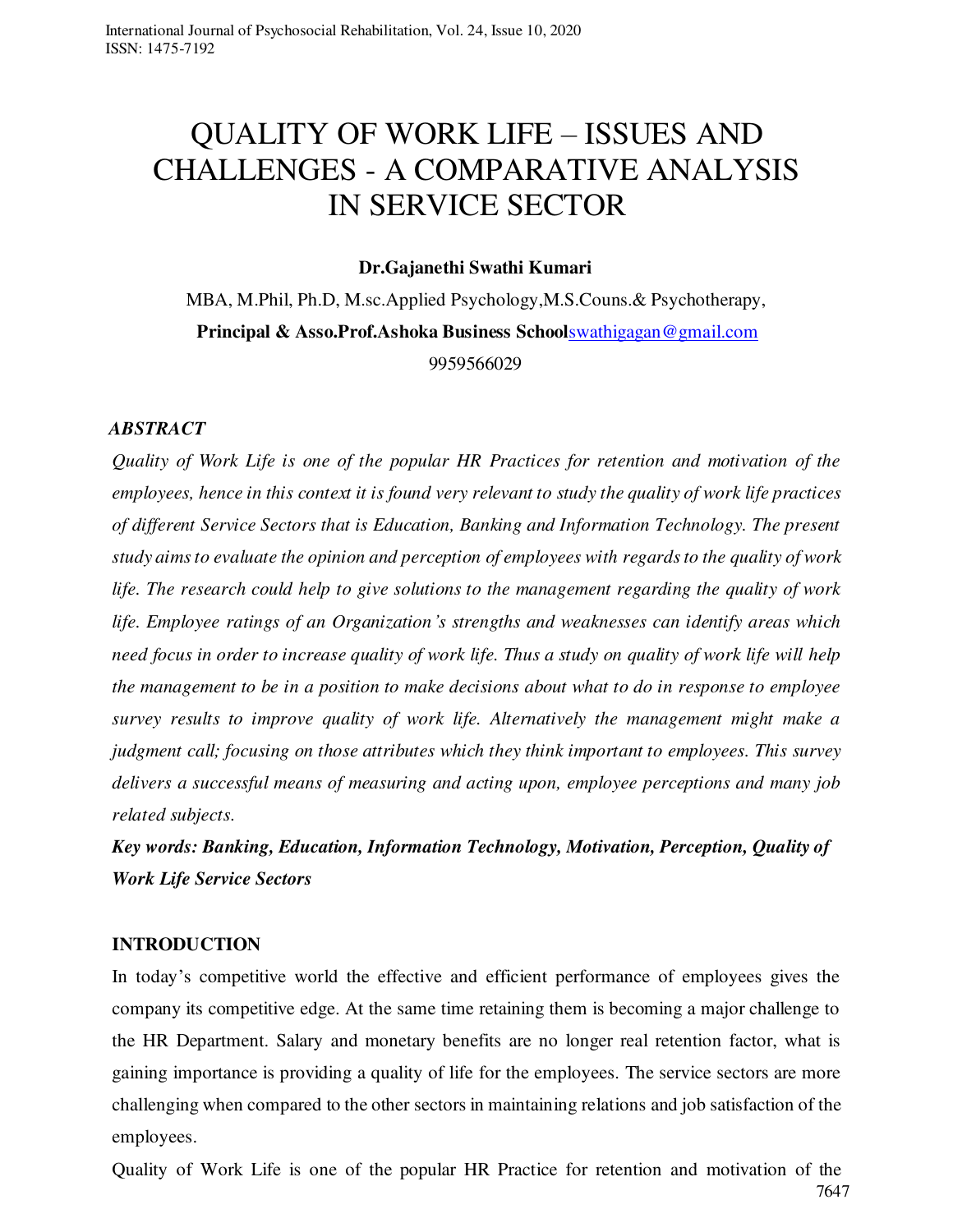employees, hence in this context it is found very relevant to study the quality of work life practices of different service sectors that is education, banking and information technology. The present study aims to evaluate the opinion and perception of employees with regards to the quality of work life. The research could help to give solutions to the management regarding the quality of work life.

### *NEED FOR THE STUDY:*

Employee ratings of an Organization's strengths and weaknesses can identify areas which need focus in order to increase quality of work life. Thus a study on quality of work life will help the management to be in a position to make decisions about what to do in response to employee survey results to improve quality of work life. Alternatively the management might make a judgment call, focusing on those attributes which they think important to employees. This survey delivers a successful means of measuring and acting upon, employee perceptions and many job related subjects. The information gathered from quality of work life survey can give the management knowledge that directly impacts the bottom line and fosters positive employee relations in any or all of the following ways.

- Improving productivity
- Reducing turn over
- Curbing absenteeism
- Streamlining communications
- Benchmarking the organization's progress in relation to the industry

All of this indicates that quality of work life should constitute a fruitful and productive area

of research.

### *OBJECTIVES OF THE STUDY:*

- 1. To analyze the Quality of Work Life & explore its dimensions in select firms.
- 2. To obtain the perception of employees on Quality of Work Life practices.
- 3. To make a comparative study of Quality of Work Life in select firms.

### *DESIGN OF THE STUDY:*

A descriptive research design (Descriptive research refers to a set of methods and procedures that describe characteristic of population. Descriptive studies portray these characteristics by answering who, what, why and how questions) is employed for the current study and a survey method of collecting the Pertinent information is adopted. The majority of the data collected is primary in nature except for a little secondary data.

# *SAMPLE DESIGN:*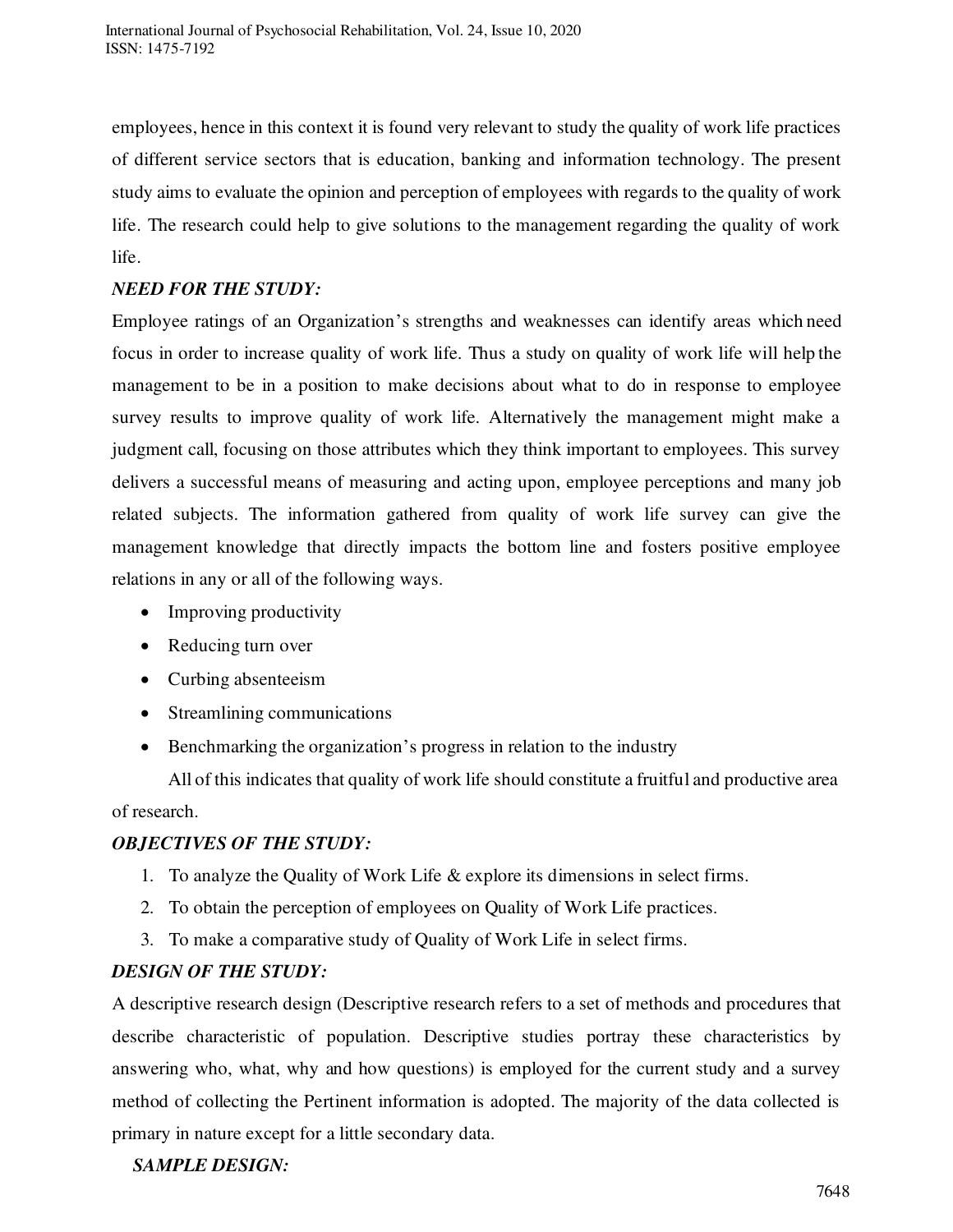The sample comprised of employees of three select firms (education, banking and IT). The sampling technique adopted was convenience sampling*,* 

A representative sample size of 150 respondents was taken for the present study. Sample comprised of 50 employees from each firm was selected to maintain the uniformity between the firms.

The banking sector includes the sample of Bank of India, ICICI,HDFC, HSBC, State Bank of India, Andhra Bank and Punjab National Bank.

The education sector includes the sample of Badruka College P.G.Centre, Institute of Public Enterprise, Osmania University, Mahaveer educational institution, Signodia P.G. College, CBIT, Hyderabad School of management, .Vincent P.G.Centre, and Sai sudhir P.G. College.

The IT sector includes the sample of Accenture, Deloitte, TCS, Infosys, Wipro, Genpact, Satyam, CSC, Verizon, Verinon, Kanbay, Oracle Corporation, Keane India Ltd.,

| Sample design of the respondents           |
|--------------------------------------------|
| <b>Education ---------------------- 50</b> |
| <b>Banking------------------------- 50</b> |
| <b>Information Technology --- 50</b>       |
| Total----------------------------- 150     |

### *DATA COLLECTION:*

### **Sources of Information:**

The present study uses both primary and secondary data.

Primary data: The primary data are those which are collected afresh and for the first time. The primary data was collected from the structured questionnaires, personal interviews and observation.

Secondary data: The secondary data are those which have already been collected by someone else and passed through statistical process. The secondary data was collected from records, manuals, journals, magazines, newspapers and websites.

### **Questionnaire design:**

A structured questionnaire designed for the study which consists of both open ended and closed ended questions. The questionnaire consists of 41 questions out of which one open ended, eight dichotomous, four 3point scale and twenty eight 5point likert scale.

### **DATA ANALYSIS**

The data collected through the questionnaires is tabulated in the excel sheets and then the percentages are Calculated. Thus derived data is then graphically represented through bar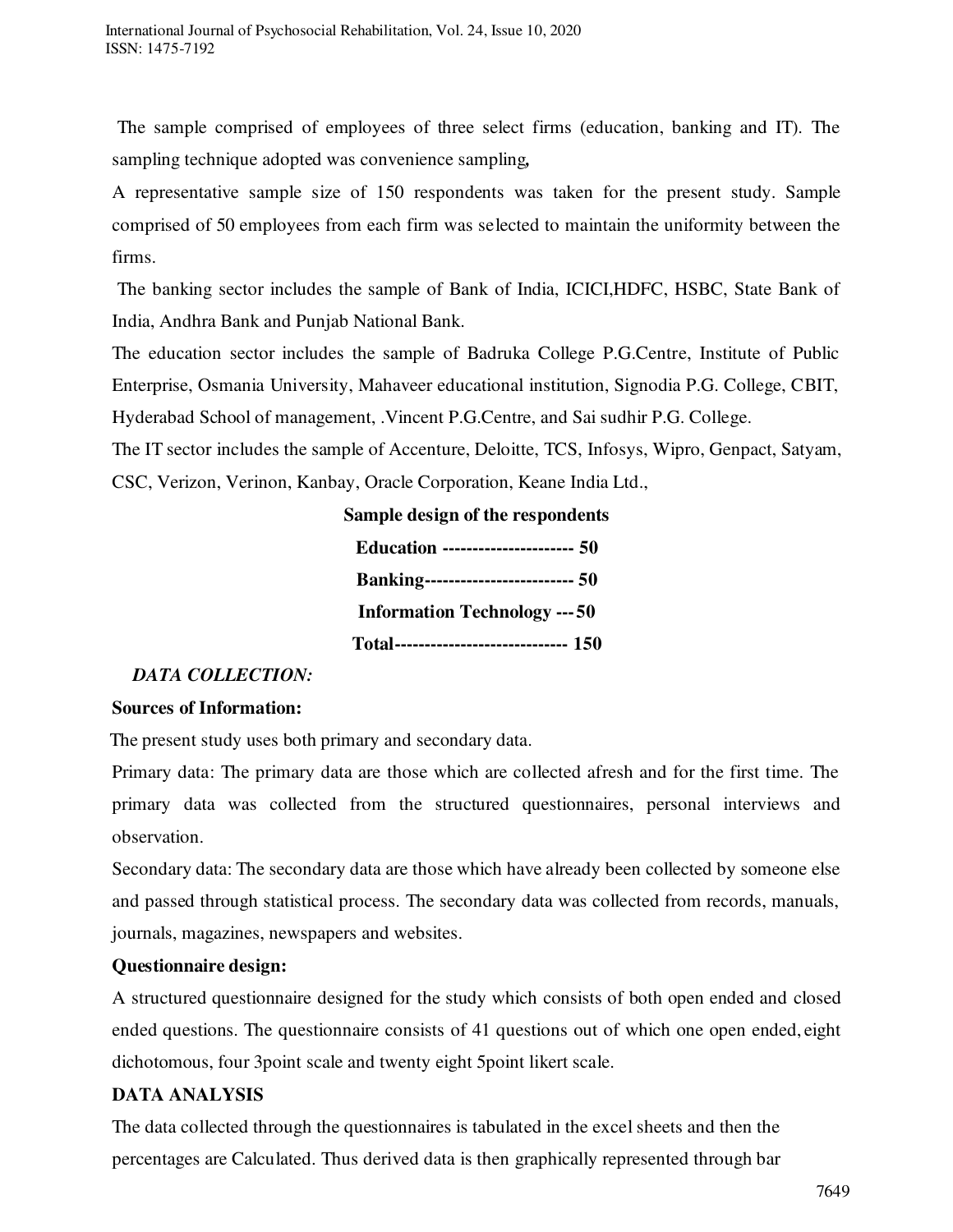diagrams. The data collected for all the different sectors i.e. education, banking and IT is analyzed separately.

The analytical tool used is percentages only as it would ease the understanding of the data even for a Common man. The data is analyzed question wise. The tabulated version of the data is followed by the graphical representation of the same. Only bar diagrams are used for all the data as it would also enable the reader to understand the data in a crystal clear and crisp fashion. The data for all the three sectors is later summarized.

### **1) OPEN OMMUNICATION**

|                  |                 | <b>NO.OF RESPONDENTS</b> |  |                                        |                 |  |  |
|------------------|-----------------|--------------------------|--|----------------------------------------|-----------------|--|--|
|                  | <b>STRONGLY</b> |                          |  |                                        | <b>STRONGLY</b> |  |  |
| <b>SECTOR</b>    | <b>AGREE</b>    |                          |  | AGREE   CAN'TSAY   DISAGREE   DISAGREE |                 |  |  |
| <b>BANKING</b>   | 19              | 31                       |  |                                        |                 |  |  |
| <b>EDUCATION</b> |                 | 30                       |  |                                        |                 |  |  |
| m                |                 | 30                       |  |                                        |                 |  |  |

### Table no.1



Fig. no.1

### *Interpretation:* The above graph shows that*,*

Banking: 38% of the respondents are strongly agreed and 62% of the respondents agreed that they maintain open communication to exchange their views.

Education: 30% of the respondents strongly agreed, 60% of the respondents agreed that they maintain open communication to exchange their views and 10% of the respondents disagree to the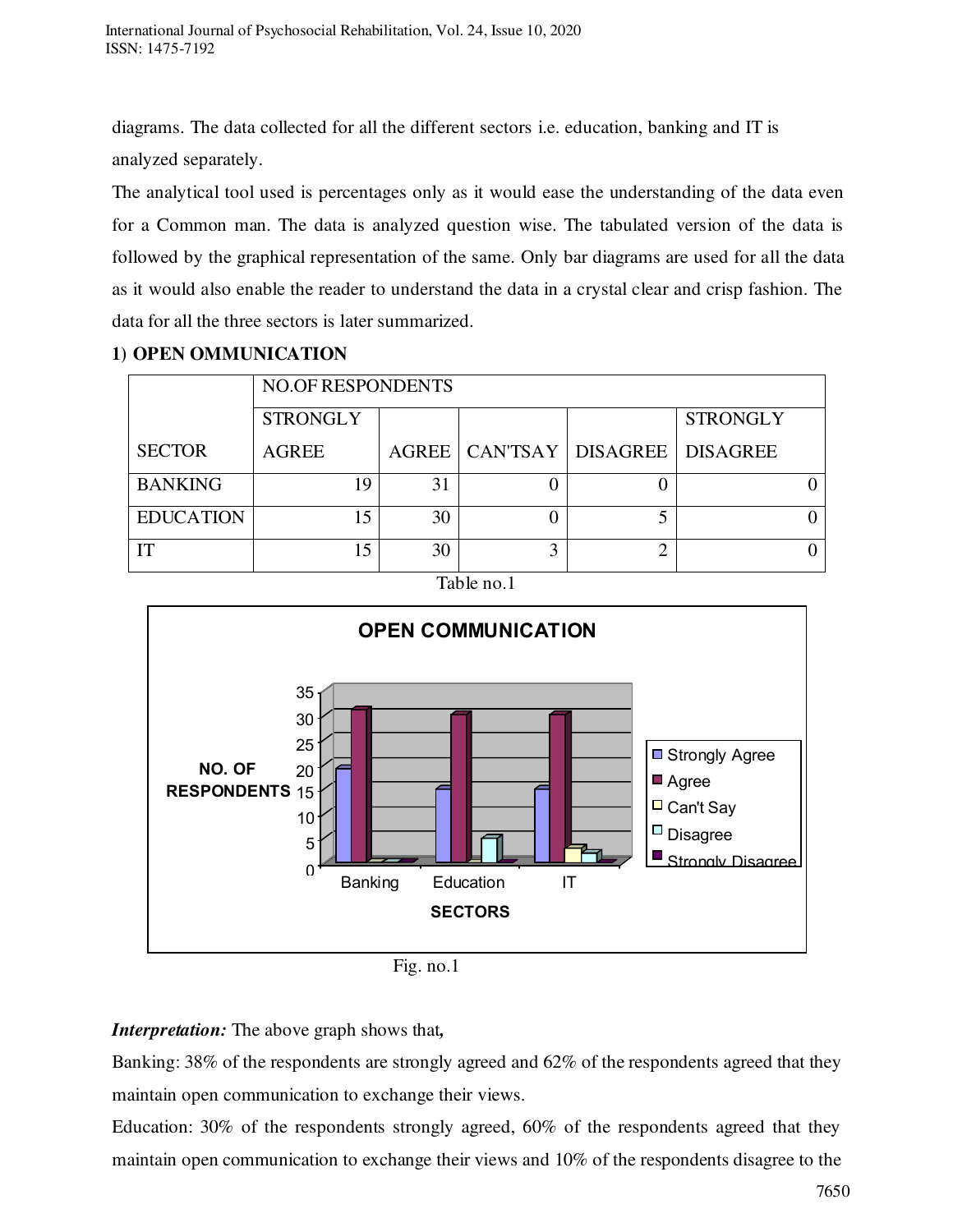opinion.

IT: 30% of the respondents strongly agreed, 60% of the employees agree that they maintain open communication to exchange their views, 6% can't say and 4% of the respondents disagreed to the opinion.

The above information shows that the company is maintaining good open communication to exchange views.

|                  |                 | NO.OF RESPONDENTS |  |                                        |                 |  |
|------------------|-----------------|-------------------|--|----------------------------------------|-----------------|--|
|                  | <b>STRONGLY</b> |                   |  |                                        | <b>STRONGLY</b> |  |
| <b>SECTOR</b>    | <b>AGREE</b>    |                   |  | AGREE   CAN'TSAY   DISAGREE   DISAGREE |                 |  |
| <b>BANKING</b>   | 13              | 25                |  |                                        |                 |  |
| <b>EDUCATION</b> | 16              | 28                |  |                                        |                 |  |
| IT               | 12              | 30                |  |                                        |                 |  |

**2) MOTIVATION FROM JOB SECURITY FOR A BETTER PERFORMANCE** 

Table no.2

# *Interpretation:* The above graph shows that*,*

Banking: 26% of the respondents strongly agreed and 50% of the respondents agreed that their job security motivates them for better performance,12% couldn't say and 12% disagreed with the opinion.

Education: 32% of the respondents strongly agree and 56% of the respondents agree their job security motivates them for better performance and 12% disagree with the opinion.

IT: 24% of the respondents strongly agree and 60% of the respondents agree their job security motivates them for better performance and 8% disagree with the opinion.

The above information shows that the Job Security motivates the employees to work better.

|  |  |  | 3) GUIDANCE AND ADVICES FROM SUPERIOR ATWORK |  |
|--|--|--|----------------------------------------------|--|
|--|--|--|----------------------------------------------|--|

|                 |                 | <b>NO.OF RESPONDENTS</b> |                |                |                 |
|-----------------|-----------------|--------------------------|----------------|----------------|-----------------|
| <b>SECT</b>     | <b>STRONGLY</b> | <b>AGRE</b>              | <b>CAN'TSA</b> | <b>DISAGRE</b> | <b>STRONGLY</b> |
| <b>OR</b>       | <b>AGREE</b>    | Ε                        |                | Е              | <b>DISAGREE</b> |
| <b>BANKING</b>  |                 | 25                       | 10             |                |                 |
| <b>EDUCATIO</b> |                 |                          |                |                |                 |
|                 | 13              | 35                       |                |                |                 |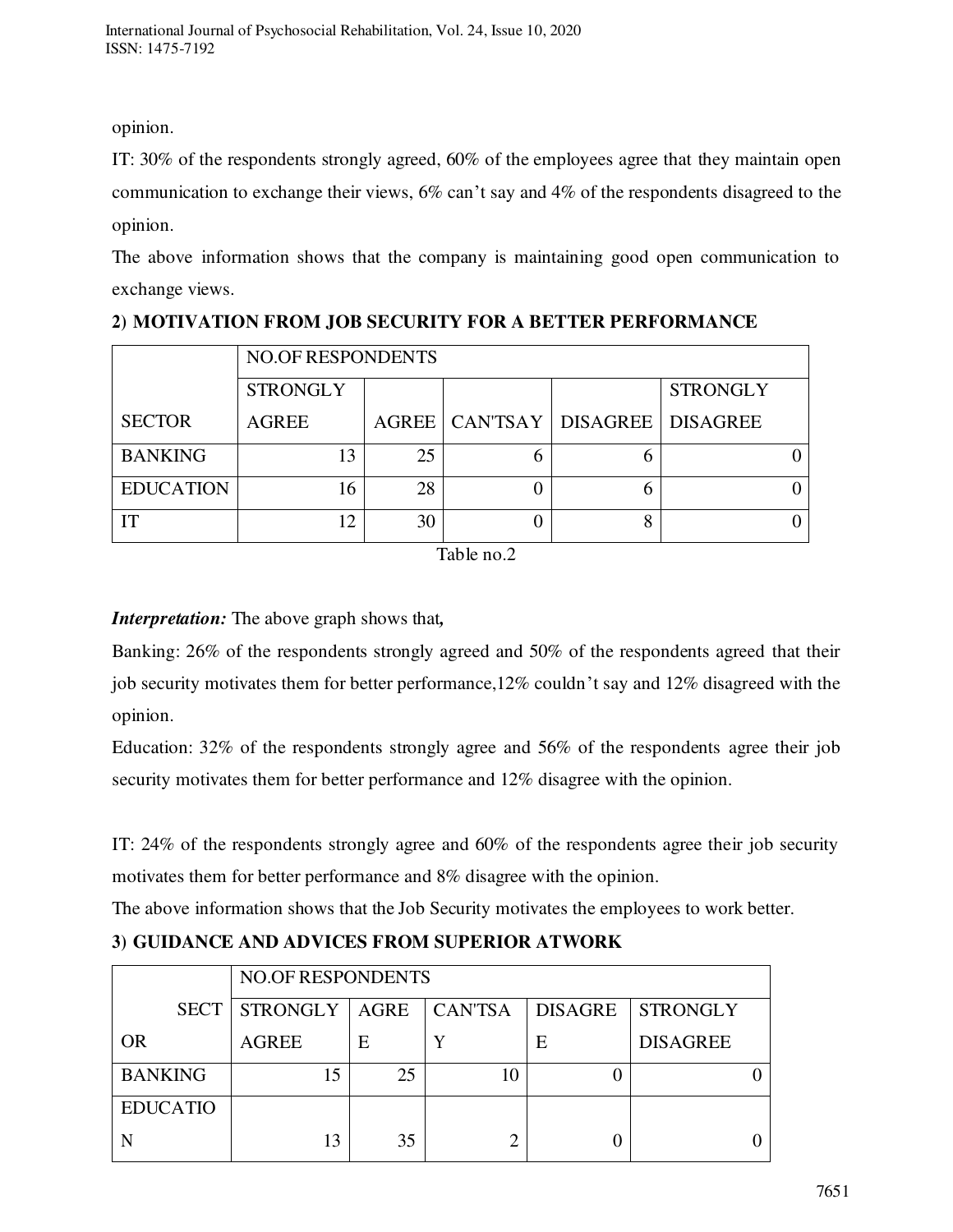



Banking: 30% of the respondents strongly agreed and50% of the respondents agreed that they receive sufficient guidance and advice from their superior, 20% couldn't say.

Education: 26% of the respondents strongly agreed and70% of the respondents agreed that they receive sufficient guidance and advice from their superior and 4% couldn't say

IT: 16% of the respondents strongly agreed and 60% of the respondents agreed that they receive sufficient guidance and advice from their superior, 16% couldn't say. And 8% disagreed with the opinion.

The above information shows that the employees receive sufficient guidance and advice from their superior.

|                  |                      | <b>NO.OF RESPONDENTS</b> |    |   |                                     |  |
|------------------|----------------------|--------------------------|----|---|-------------------------------------|--|
|                  | <b>SECTO STRONGL</b> |                          |    |   | AGRE   CAN'TSA   DISAGRE   STRONGLY |  |
|                  | <b>Y AGREE</b>       | E                        |    | E | <b>DISAGREE</b>                     |  |
| <b>BANKING</b>   | 10                   | 25                       | 10 |   |                                     |  |
| <b>EDUCATION</b> |                      | 30                       | 10 |   |                                     |  |

# **4) MANAGEMENT AND EMPLOYEES WORK TOGETHER FOR SAFEST WORKING CONDITIONS**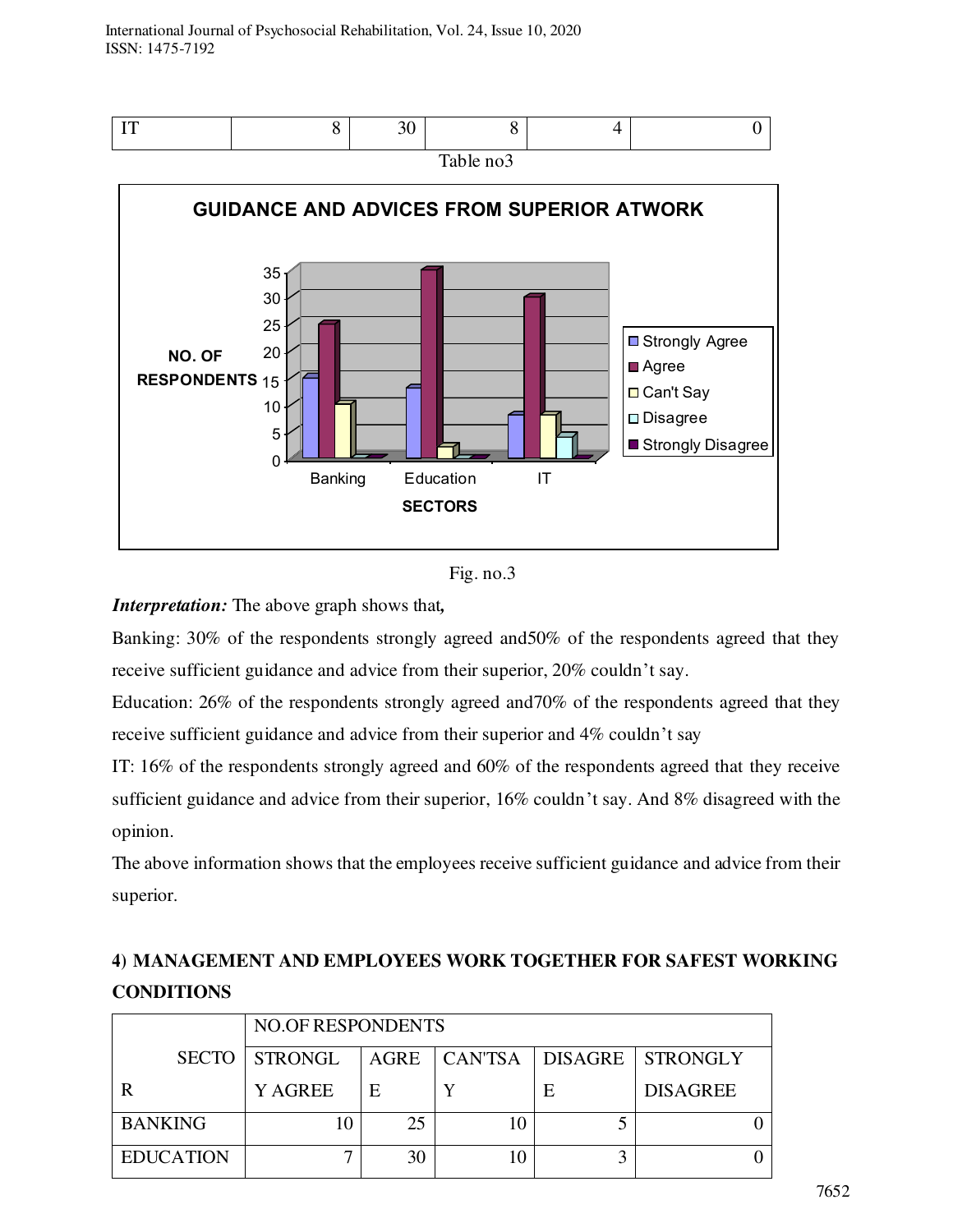



Banking: 20% of the respondents strongly agreed and50% of the respondents agreed that management and employees work together to ensure safest possible working conditions, 20% couldn't say and 10% disagreed with the opinion.

Education: 14% of the respondents strongly agreed and60% of the respondents agreed that management and employees work together to ensure safest possible working conditions, 20% couldn't say and 6% disagreed with the opinion.

IT: 30% of the respondents strongly agreed and70% of the respondents agreed that management and employees work together to ensure safest possible working conditions.

The above information shows that the management and employees work together for safest possible working conditions.

|                  |                    | NO. OF         |  |
|------------------|--------------------|----------------|--|
| <b>SECTOR</b>    | <b>RESPONDENTS</b> |                |  |
|                  | <b>YES</b>         | N <sub>O</sub> |  |
| <b>BANKING</b>   | 10                 | 40             |  |
| <b>EDUCATION</b> | 35                 | 15             |  |
| IТ               |                    | 10             |  |

### **5) FLEXIBLE WORKING CONDITIONS**

Table no 5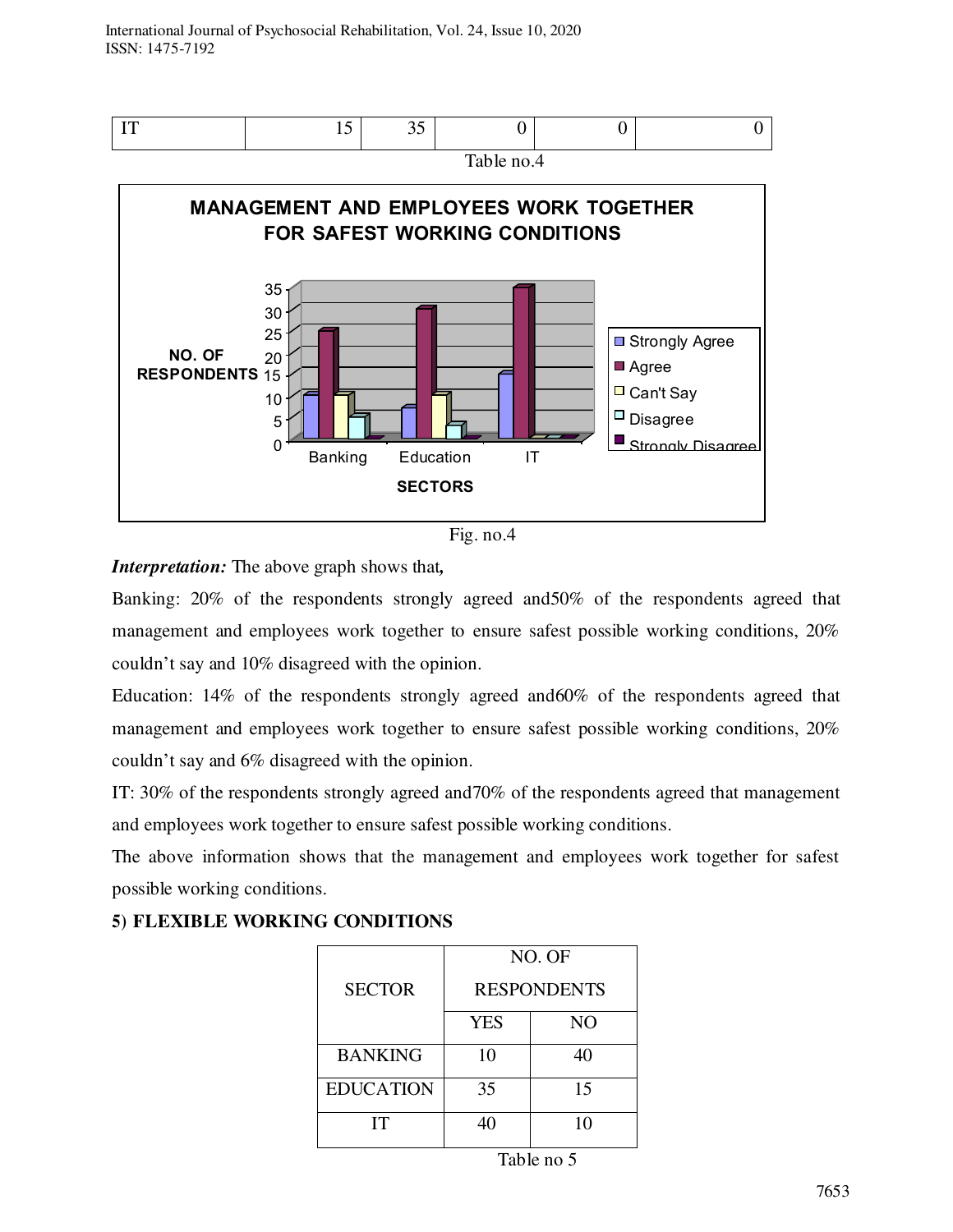

Fig. no.5

Banking: 20% of the respondents say that they have flexible working conditions and 80% of the respondents say that they don't have such conditions.

Education: 70% of the respondents say that they have flexible working conditions and 70% of the respondents say that they don't have such conditions.

IT: 80% of the respondents say that they have flexible working conditions and 20% of the respondents say that they don't have such conditions

The above information shows that in banking there are no flexible working conditions whereas in education and IT they maintain it.

|  | 6) REMUNERATION COMMENSURATING WITH THE JOB |  |  |  |  |
|--|---------------------------------------------|--|--|--|--|
|--|---------------------------------------------|--|--|--|--|

|                 |                 | <b>NO.OF RESPONDENTS</b> |                |                |                 |  |
|-----------------|-----------------|--------------------------|----------------|----------------|-----------------|--|
|                 | <b>STRONGLY</b> | <b>AGRE</b>              | <b>CAN'TSA</b> | <b>DISAGRE</b> | <b>STRONGLY</b> |  |
| <b>SECTOR</b>   | <b>AGREE</b>    | E                        | Y              | E              | <b>DISAGREE</b> |  |
| <b>BANKING</b>  | 10              | 25                       |                | 10             |                 |  |
| <b>EDUCATIO</b> |                 |                          |                |                |                 |  |
| N               | 4               | 24                       | 20             |                |                 |  |
| IТ              | 10              | 30                       |                |                |                 |  |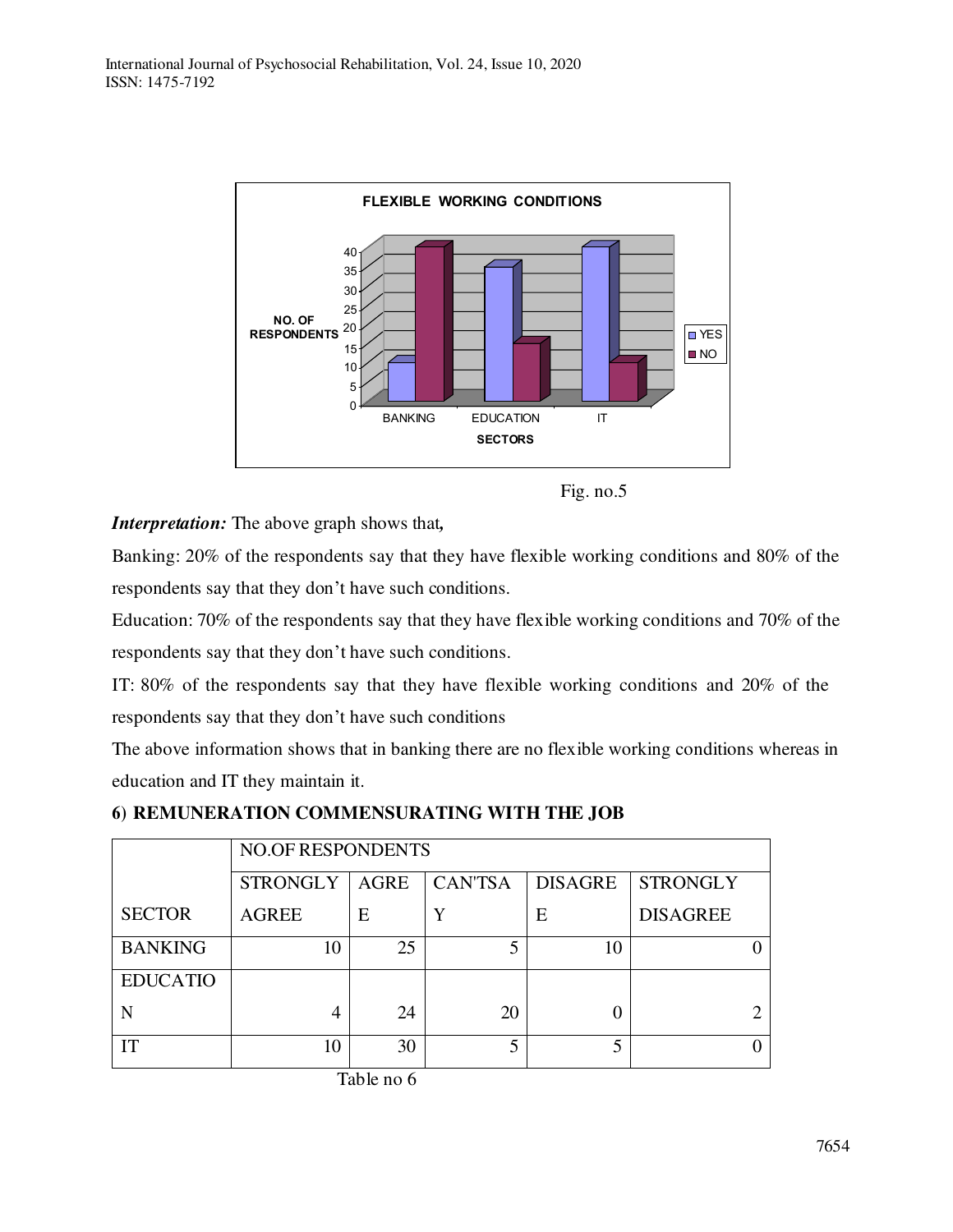

Fig. no. 6

Banking: 20% of the respondents strongly agreed, 50% of the respondents agreed that their remuneration commensurate with the job, 10% couldn't say and 20% disagreed with the opinion. Education: 8% of the respondents strongly agreed, 48% of the respondents agreed that their remuneration commensurate with the job, 40% couldn't say and 4% strongly disagreed with the opinion

IT: 20% of the respondents strongly agreed, 60% of the respondents agreed that their remuneration commensurate with the job, 10% couldn't say and 10% disagreed with the opinion

The above information shows that the remuneration is not commensurating with the job.

| <b>SECTOR</b>    | <b>NO. OF RESPONDENTS</b> |                  |              |  |  |
|------------------|---------------------------|------------------|--------------|--|--|
|                  | <b>ALWAYS</b>             | <b>SOMETIMES</b> | <b>NEVER</b> |  |  |
| <b>BANKING</b>   |                           | 10               |              |  |  |
| <b>EDUCATION</b> |                           |                  |              |  |  |
| IТ               |                           |                  |              |  |  |

**7) INTERFERENCE OF WORK IN FAMILY LIFE**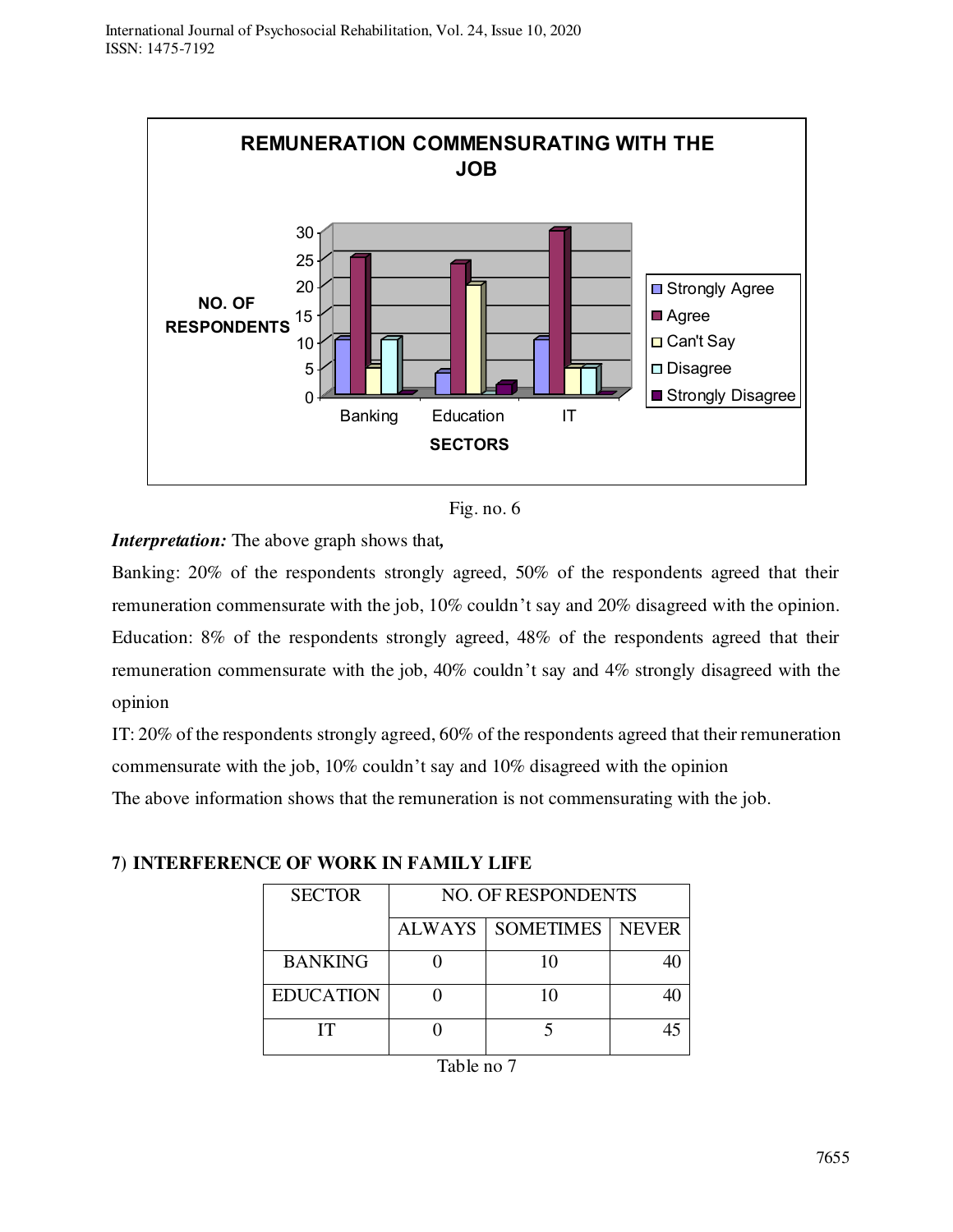

Fig. no.7

Banking: 20% of the respondents feel that their work interfere sometimes in family life, 80% of the respondents feel never.

Education: 20% of the respondents feel that their work interfere sometimes in family life, 80% of the respondents feel never.

IT: 10% of the respondents feel that their work interfere sometimes in family life, 90% of the respondents feel never

The above information shows that their work will not interfere in the family life.

### **8. RECREATION FACILITIES AT WORK**

| <b>SECTOR</b>    | <b>NO. OF RESPONDENTS</b> |     |  |  |  |
|------------------|---------------------------|-----|--|--|--|
|                  | <b>YES</b>                | NO. |  |  |  |
| <b>BANKING</b>   | 10                        | 40  |  |  |  |
| <b>EDUCATION</b> | 15                        | 35  |  |  |  |
| IТ               | 40                        | 10  |  |  |  |
|                  | Table no 8                |     |  |  |  |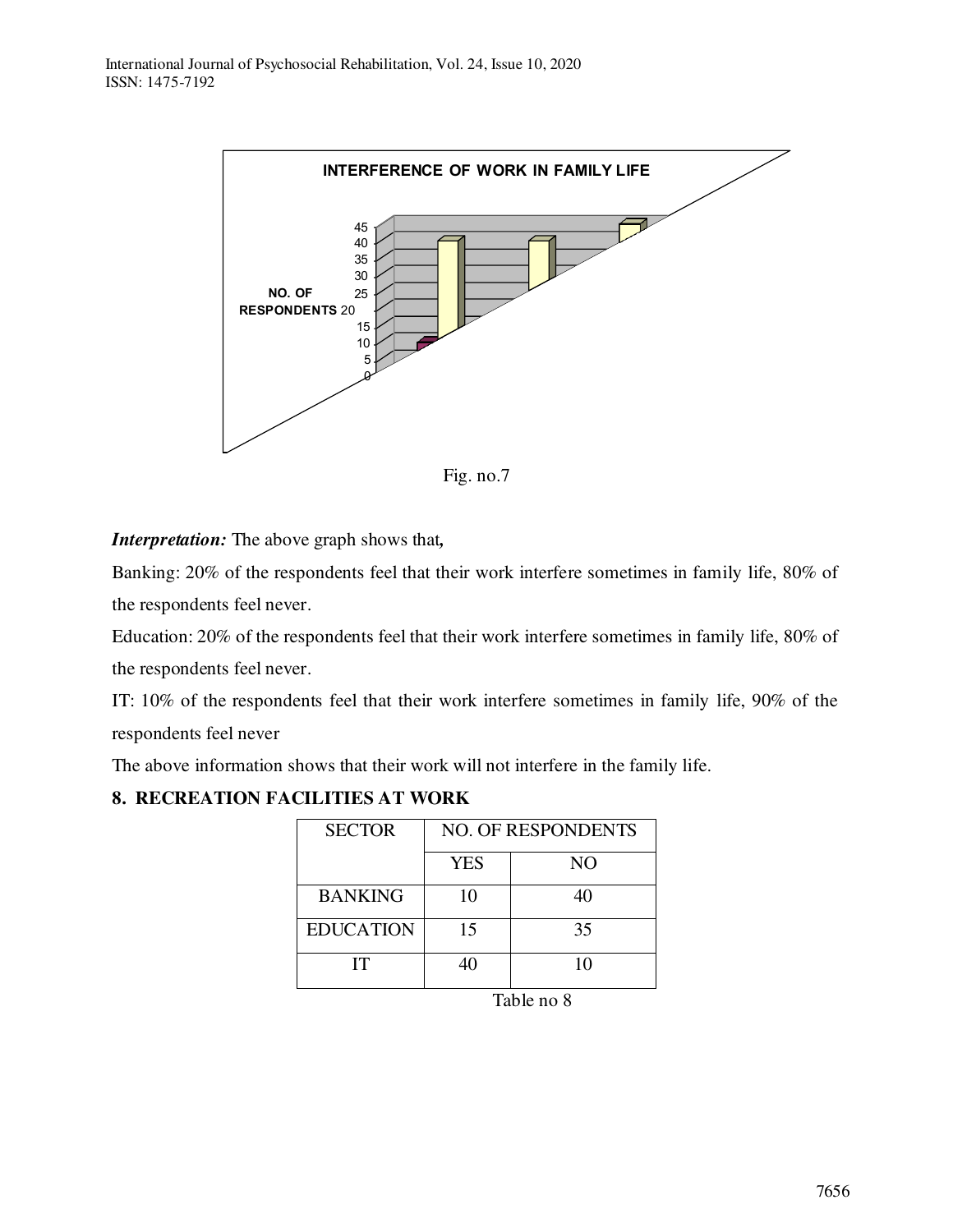

Fig. no.8

Banking: 20% of the respondents are agreed that they have recreation facilities at work and 80% are disagreed.

Education: 30% of the respondents are agreed that they have recreation facilities at work and 70% are disagreed.

IT: 80% of the respondents are agreed that they have recreation facilities at work and 20% are disagreed

The above information shows that except for IT there are no much recreation facilities available to the other sector employees.

|                  |            | <b>NO. OF RESPONDENTS</b> |
|------------------|------------|---------------------------|
| <b>SECTOR</b>    |            |                           |
|                  | <b>YES</b> | N <sub>O</sub>            |
| <b>BANKING</b>   | 40         | 10                        |
| <b>EDUCATION</b> | 50         |                           |
| IТ               | 24         | 26                        |

### **9) JOB SATISFACTION**

Table No9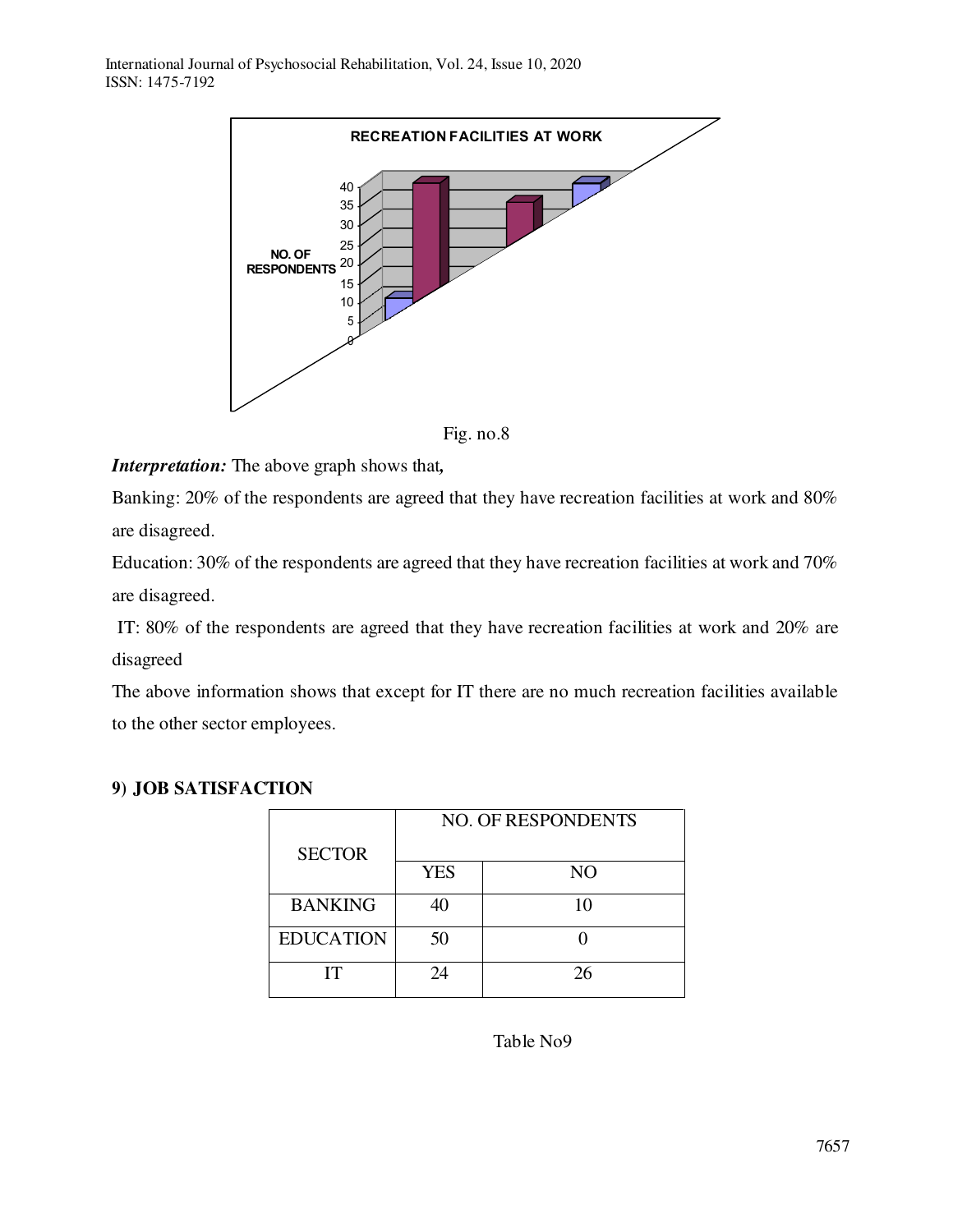

Fig. No.9

Banking: 80% of the respondents are satisfied with the job and 20% are dissatisfied.

Education: 100% of the respondents are satisfied with the job.

IT: 48% of the respondents are satisfied with the job and 52% are dissatisfied

The above information shows that employees of IT sector are not much satisfied with their jobs when compared to the other sectors.

# **10) SATISFACTION OF QUALITY OF WORK LIFE PRACTICES**

|                      | NO. OF             |    |
|----------------------|--------------------|----|
| <b>SECTOR</b>        | <b>RESPONDENTS</b> |    |
|                      | <b>YES</b>         | NO |
| <b>BANKING</b>       | 35                 | 15 |
| <b>EDUCATION</b>     | 30                 | 20 |
| <b>IT</b>            | 40                 | 10 |
| . .<br>$\sim$<br>- - |                    |    |

Table No 10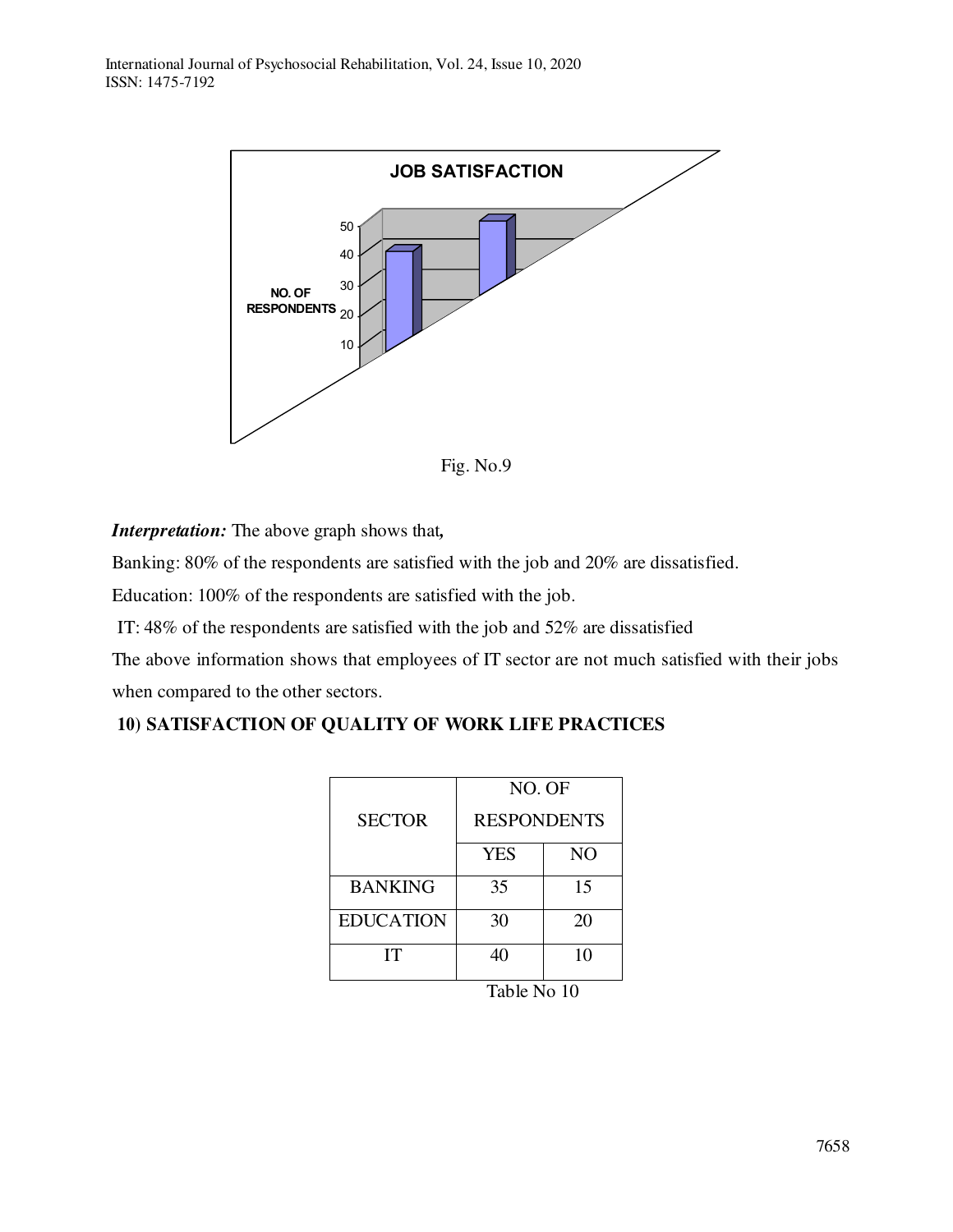

Fig. No. 10

Banking: 70% of the employees are satisfied and 30% are dissatisfied with the quality of work life practices of the company.

Education: 60% of the employees are satisfied and 40% are dissatisfied with the quality of work life practices of the company.

IT: 80% of the employees are satisfied and 20% are dissatisfied with the quality of work life practices of the company.

The above information shows that almost all the employees are satisfied with the quality of work life practices of the company.

# **SUGGESTIONS AND CONCLUSIONS**

After a thorough analysis of the data collected the following conclusions can be drawn with regard to the quality of work life of three select firms (banking, education and information technology).

# *BANKING:*

- 1. More than 70% of the employees feel that the culture prevailing in the organization and the job security motivates them to work. Hence management has to keep up its efforts to maintain the prevailing culture.
- 2. Most of the employees feel that there is an encouraging support and co-operation from other employees and sufficient guidance from their superior at work. Management has to take an active role in building a good relation with the employee. Special workshops and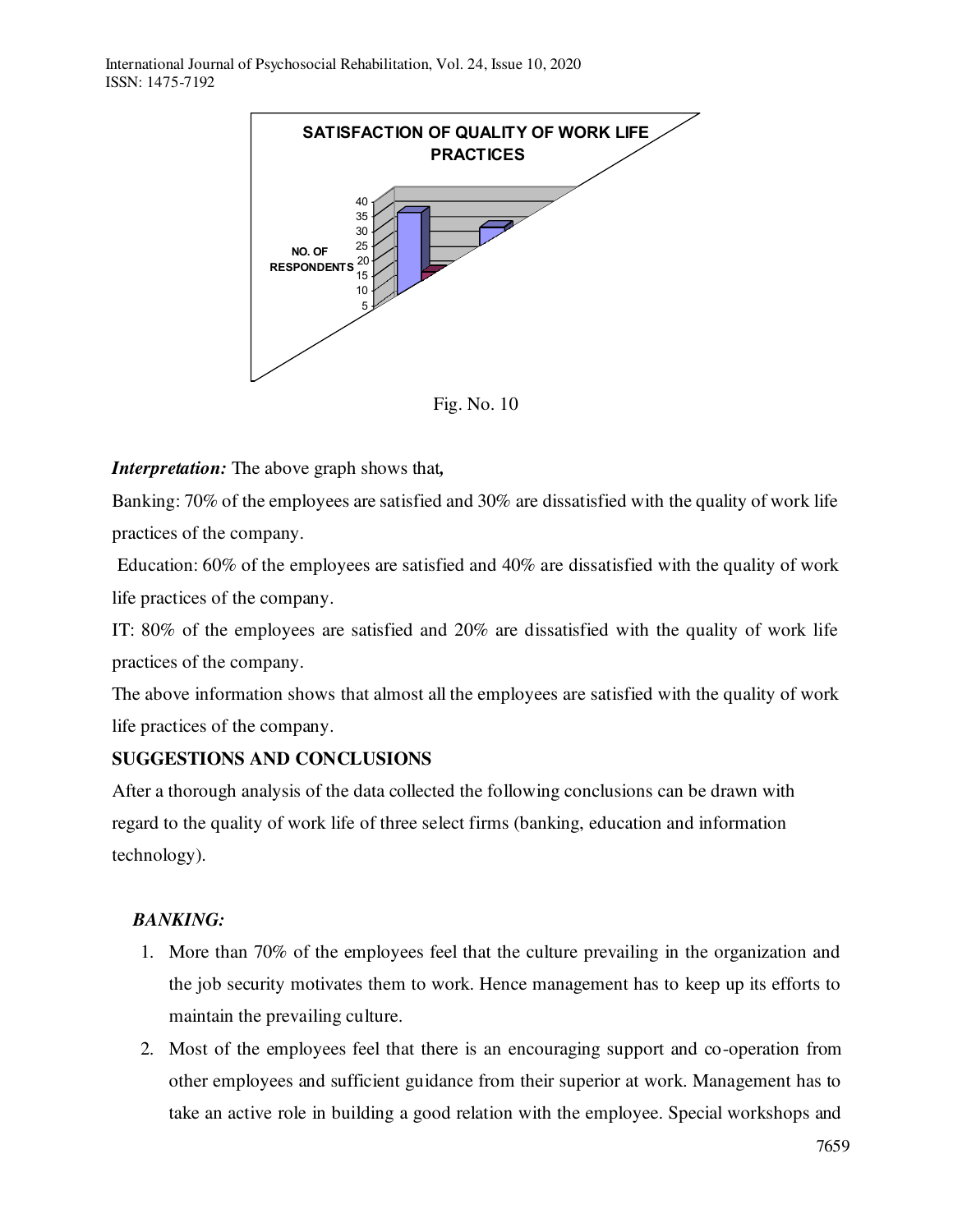training and development programmes can be conducted to improve the interpersonal skills of employees.

- 3. The management should take more safety and healthy measures as 50% of the employees are unaware of accident prevention techniques and few of them are not satisfied with the safety measures taken by the organization.
- 4. Recreation facilities entertain the employees. They become active after tiresome work. But 90% of the employees say that they are not provided with the recreation facilities. Management has to consider about this issue seriously and take necessary actions to set up the recreation facilities.
- 5. There should be a strong communication between the employees and the management. Communication barriers have to be identified and removed/ reduced so that cordial relations can be maintained in the organization. This can be improved by conducting frequent meetings and discussions.

### *EDUCATION:*

- 1. More than 70% of the employees feel that the culture prevailing in the organization and the job security motivates them to work. Hence management has to keep up its efforts to maintain the prevailing culture.
- 2. The management should take more safety and health measures as 70% of the employees are unaware of accident prevention techniques and few of them are not satisfied with the safety measures taken by the organization. As the women employees are more in number in the education sector, management has to take some special heath programmes for women
- 3. As few of the employees feel that their work is stressful and their demands of the work interfere their family life, the management should provide flexi timings to the employees.
- 4. Recreation facilities entertain the employees. They make active after tiresome work. But 70% of the employees say that they are not provided with the recreation facilities. Management has to consider about this issue seriously and take necessary actions to set up the recreation facilities.
- 5. There should be a strong communication between the employees and the management. Communication barriers have to be identified and removed/ reduced so that cordial relations can be maintained in the organization. This can be improved by conducting frequent meetings and discussions.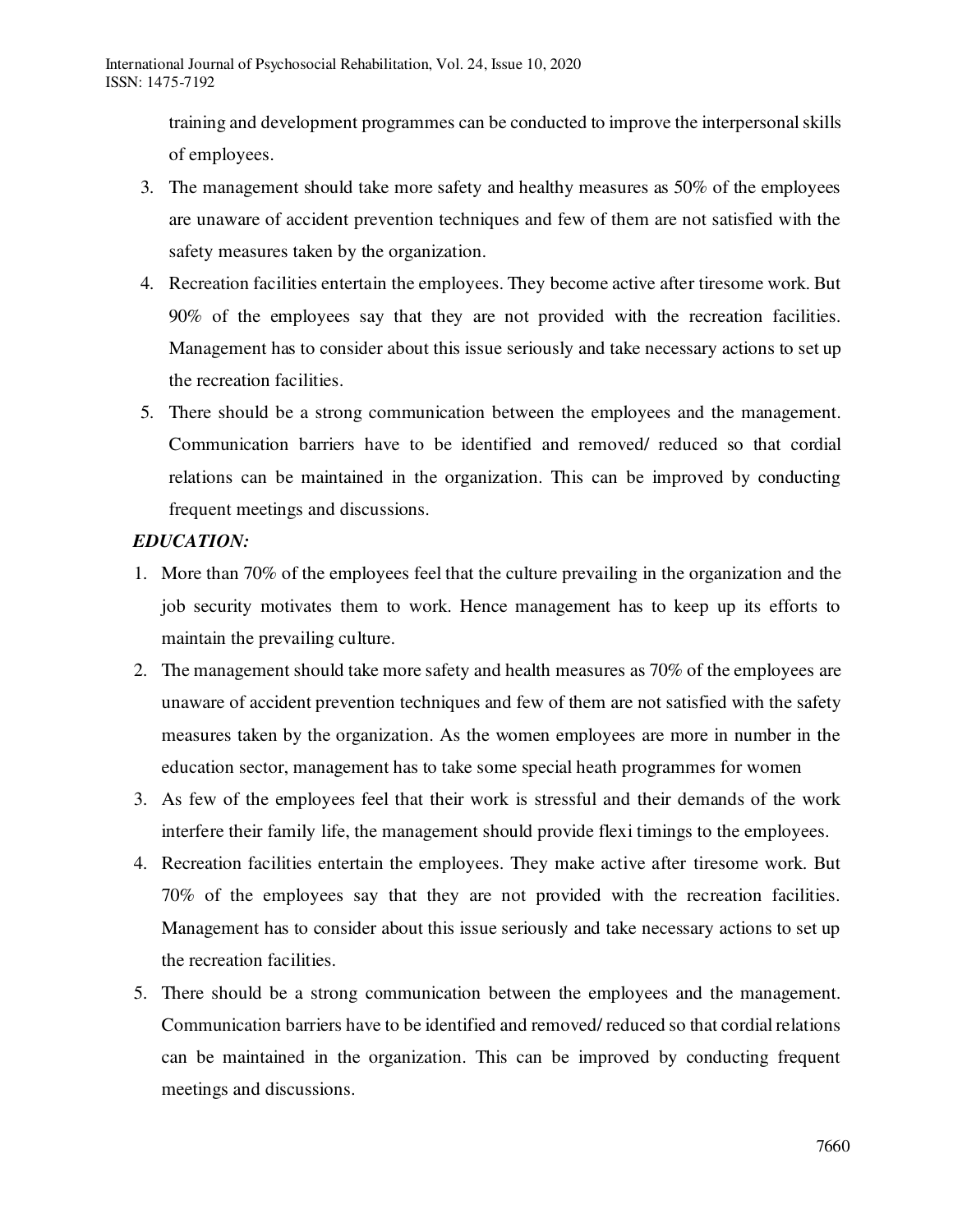### *INFORMATION TECHNOLOGY:*

- 1. More than 80% of the employees feel that the culture prevailing in the organization and the job security motivates them to work. Hence management has to keep up its efforts to maintain the prevailing culture.
- 2. Most of the employees feel that there is an encouraging support and co-operation from other employees and few of them feel that there should be more improvement in the superior guidance and support. Management has to take an active role in building a good relation with the employee. Special workshops and training and development programmes can be conducted to improve the interpersonal skills of employees.
- 3. Even though 100% are aware of accident prevention techniques, as the employees feel that their work is stressful and few of them fall sick during the working hours and affected with stress related health problems. The management should work together with employees to ensure safest working conditions.
- 4. Compensation package is an important factor in an organization. Salary and fringe benefits should be designed in order to compete with the remuneration of the other company and their reward in return to their performance is not matching. As the employees feel that their fringe benefits and rewards should be in return to their performance and their income is not sufficient to meet their family expenses. So management has take proper steps to have a salary survey and make plans to redesign the wage structure.
- 5. Recreation facilities entertain the employees. They make active after tiresome work. 80% of the employees say that they are with the recreation facilities. Management has to set up recreation facilities.
- 6. Opinions of the employees have to be considered by the management. Employee participation will increase the quality of information and decisions in the organization. Management has to communicate their plans to the employees and discuss the issues with the employees to seek their opinions. Possibilities and difficulties of the opinions are to be discussed and opinions have to be justified by discussing with them. This will help the employee to develop his knowledge and thinking ability and also he will be satisfied with the consideration by the management.

There should be a strong communication between the employees and the management. Communication barriers have to be identified and removed/ reduced so that cordial relations can be maintained in the organization. This can be improved by conducting frequent meetings and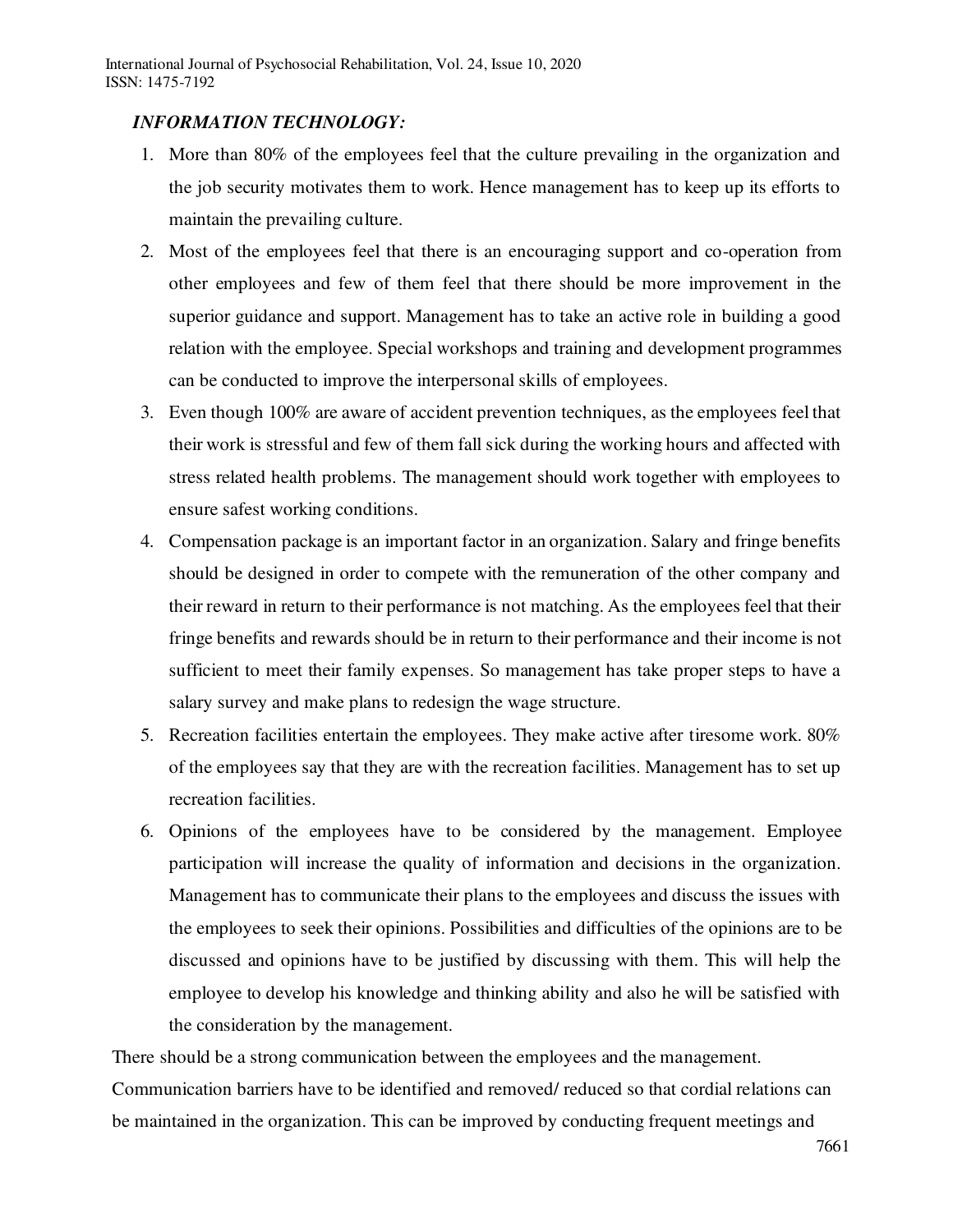discussions.

### **REFERENCES**

- 1. J., Hair, W., Black, B., Babin, R., Anderson, and R. Tatham, Multivariate Data Analysis. 6thed. New Jersey: Pearson Education,
- 2. E.R.Kemery, K.W.Mossholder, and A.G.Bedeian, Role stress, physical symptomatology, and turnover intentions: A causal analysis (2003).2004, 492-497.8(5).
- 3. B. P. Ramesh, Cyber Coolies in BPO: Insecurities and Vulnerability of Non-standard Work. Economic and Political Weekly, 39(5),
- 4. Engineering Fields The Journal of Technology Transfer31(3), 2006, pages 367-375.
- 5. Hannif, Zeenobiyah, (2008), " Call Centers and the Quality of Work Life: Towards a Research Agenda", Journal of Industrial Human Resource Management, 15(2), 2007, 1- 20.
- 6. J. Griffith, Do satisfied employees satisfy customers? Support-services staff morale and satisfaction among public school
- 7. J. Ritchie, and J. Lewis, (Eds.), Qualitative research practice: A guide for social science students and researchers. (London, Sage,
- 8. J. Venkatachalam, K. S.Reddy, and S. Samiullah, Effect of jab level and the organization"s identity on job involvement and job satisfaction: A study of different organizations. Management and labour studies, 23(3), 1998.
- 9. J.W. Johnson, Linking employee perceptions of service climate to customer satisfaction. Personnel Psychology, 49(4) 1996, 831-
- 10. Journal of Research in Organizational Behavior and Human Resource Management, 1(4), 2013, pp. 83-94.
- 11. Journal of the Academy of Marketing Science, 24(1), 1996, 3-16.
- 12. Journal, 2010, 1743-9507.
- 13. L. L. Berry, The employee as customer. Journal of Retail Banking, 3(1), 1981, 33-39.
- 14. M. Anand, and D. Arora, 2009.Burnout, life satisfaction and quality of life among executives of multi national companies. J. Indian
- 15. M., M. Arandjelovic, Nikolic and S. Stamenkovic,.Relationship between burnout, quality of life and work ability index-directions
- 16. M.Easterby-Smith, R. Thorpe, and A. Lowe, Management research: An introduction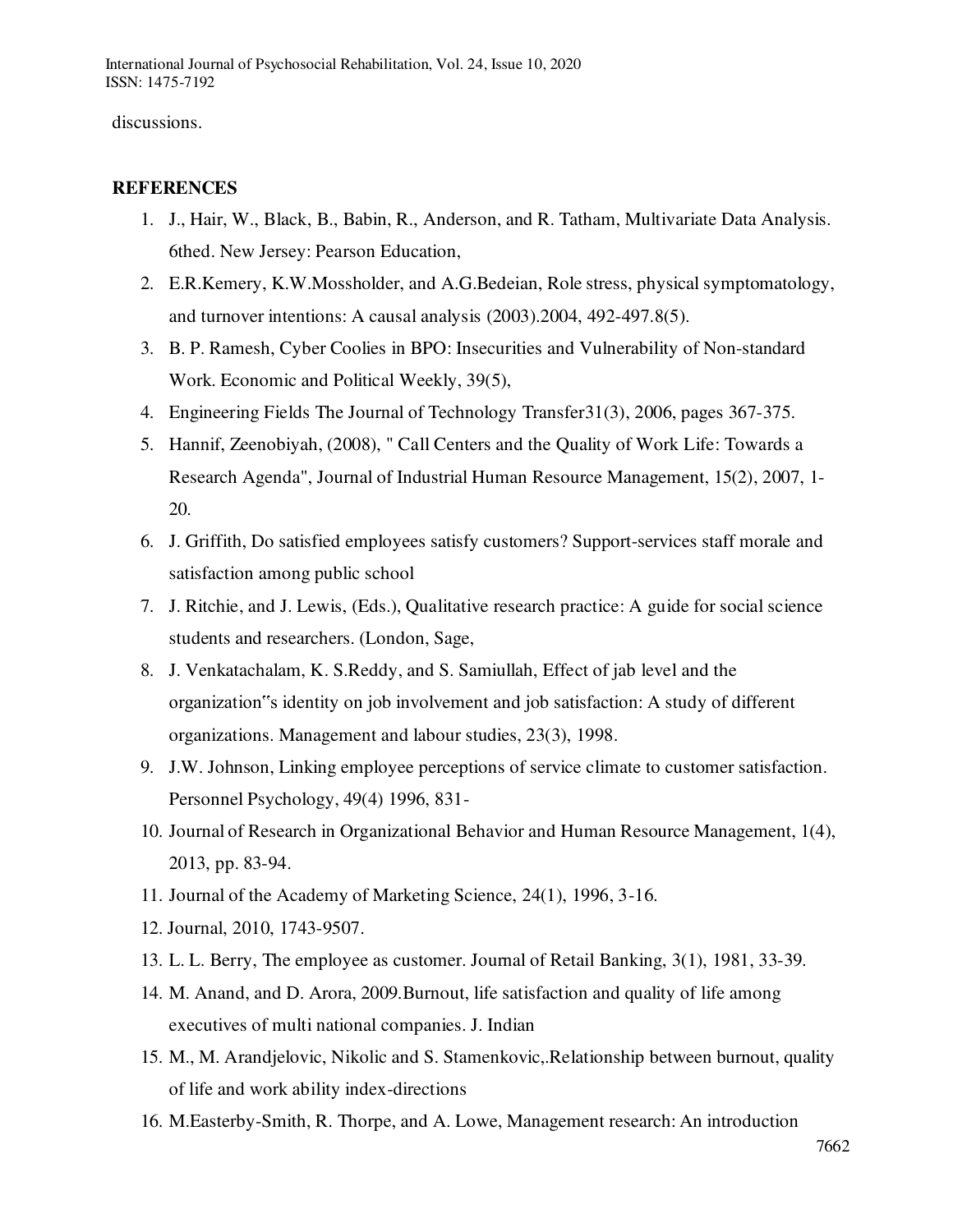(SAGE Publications, London, 2002).

- 17. M.Phil. Dissertation, University of Rajasthan, 1990.
- 18. ManishaPurohit, A comparative study of work life balance in various industrial sectors in Pune region. International Journal of Marketing, Financial Services and Management Research, 2(3), 2013.
- 19. M-F.Chen, C-P.Lin, and G-Y. Lien, Modeling job stress as a mediating role in predicting turnover intention. The Service Industries
- 20. N. Dhadda, A study of the relationship of role, job involvement and personality types in aviation and railway officials. Jaipur:
- 21. N. Skinner, J.Elton, J. Auer, and B. Pocock, Understanding and managing work–life interaction across the life course: a qualitative of three alternative specifications.Journal of Occupational Behaviour, 8(1), 1987, 11-23.
- 22. Organizational citizenship behaviours.Journal of Applied Psychology, 88(1), 2003, 160– 169.
- 23. P.A.Dabholkar, D.I. Thorpe, and J.O. Rentz, A measure of service quality for retail stores: Scale development and validation.
- 24. P.Gropel, and J. Kuhl, Work-Life Balance and Subjective Well-Being: The Mediating Role of Need Fulfilment. British Journal of Psychology, 100(2), 2009, 365-375.
- 25. Published online in Wiley InterScience. 2010.
- 26. R. Cropanzano, D.E. Rupp, and Z.S. Byrne, The relationship of emotional exhaustion to work attitudes, job performance, and
- 27. R., DeVellis, Scale development: theory and applications. Sage Publications, Thousand Oaks, (2003), 50(2) 271–284.
- 28. S. Deery and N. Kinnie (Eds) Call Centres and Human Resource Management: A Cross-National Perspective,(New York: Palgrave Macmillan, 2004), 201-221.
- 29. S. S.Tzafrir, andA. B. HRM practices and perceived service quality: The role of trust as a mediator. Research and Practice in